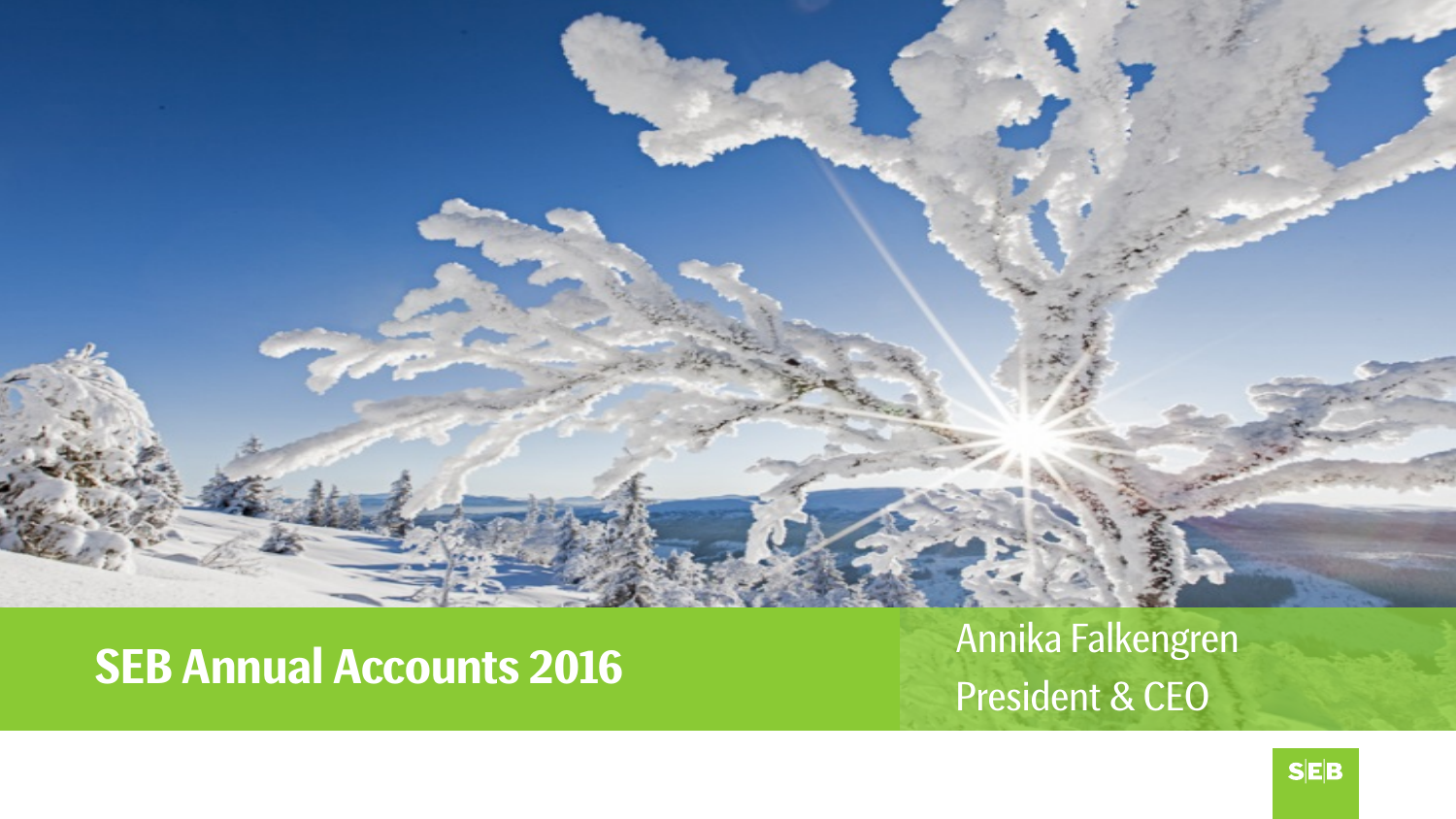## **Highlights 2016**

**Lower interest rates for longer and market uncertainty** 

**ANTIBERY OF** 

**Pick up in customer activity towards the end of the year** 

**Robust capital position and strong asset quality**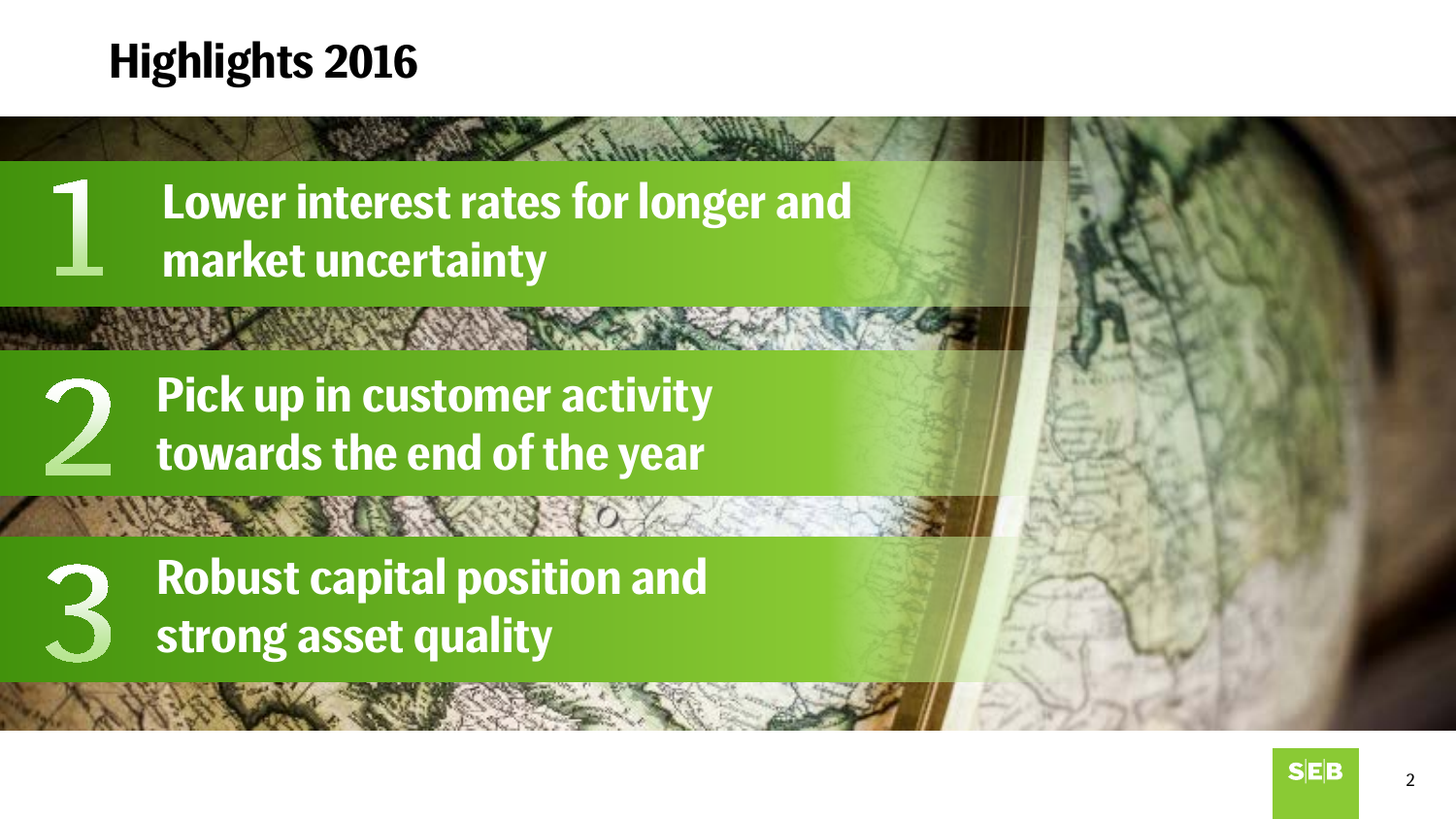## **Financial summary**

|                                    | <b>Underlying</b> |                             |                       |                           | <b>Reported</b>            |  |  |
|------------------------------------|-------------------|-----------------------------|-----------------------|---------------------------|----------------------------|--|--|
| <b>Profit &amp; Loss, (SEK m)</b>  | <b>FY 2016</b>    | <b>FY 2015</b>              | %                     | <b>FY 2016</b>            | %<br><b>FY 2015</b>        |  |  |
| <b>Total Operating income</b>      | 43,251            | 44,665                      | $-3$                  | 43,771                    | $\theta$<br>43,763         |  |  |
| <b>Total Operating expenses</b>    | $-21,812$         | $-21,802$                   | $\boldsymbol{\theta}$ | $-27,761$                 | $-21,802$<br>27            |  |  |
| <b>Profit before credit losses</b> | 21,439            | 22,863                      | $-6$                  | 16,010                    | 21,961<br>$-27$            |  |  |
| Net credit losses etc.             | $-1,143$          | $-1,096$                    | 4                     | $-1,143$                  | $-1,096$<br>$\overline{4}$ |  |  |
| <b>Operating profit</b>            | 20,296            | 21,767                      | $-7$                  | 14,867                    | 20,865<br>$-29$            |  |  |
| <b>Key financials</b>              |                   |                             |                       |                           |                            |  |  |
| <b>Proposed dividend per share</b> |                   | <b>Common Equity Tier 1</b> |                       | <b>Return on Equity**</b> |                            |  |  |
|                                    |                   |                             |                       |                           |                            |  |  |
| <b>SEK 5.50*</b>                   |                   | 18.8%                       |                       |                           | 11.3%                      |  |  |

*\* Proposal to the AGM*

*\*\* Note: Excluding items affecting comparability: Swiss withholding tax of SEK -0.9bn in 2015, SEB Baltic Visa transaction of SEK +0.5bn and goodwill impairments and restructuring activities of SEK -5.9bn in 2016*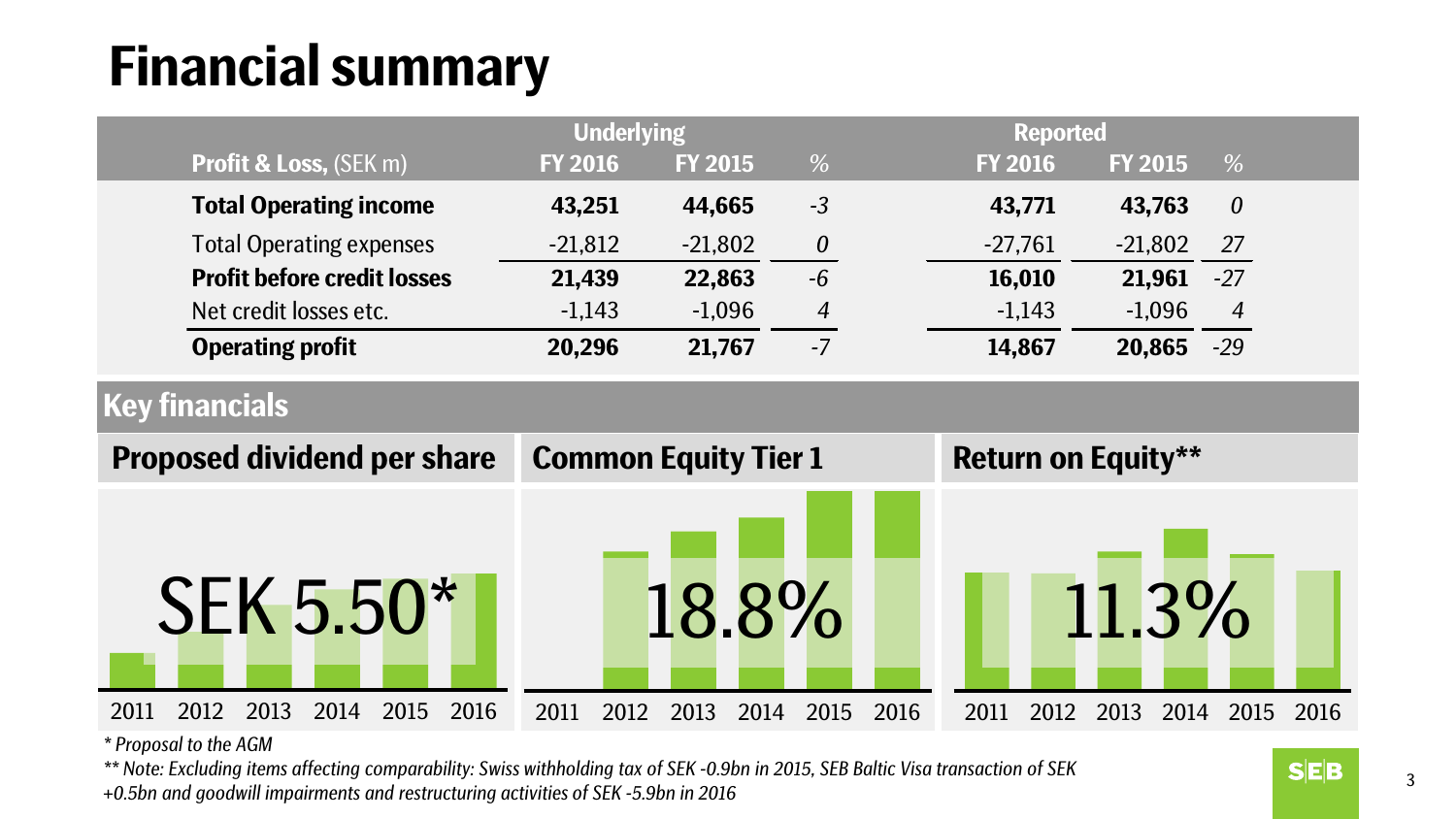## **Financial summary**

#### **Profit and loss** (SEK m)

|                                    | 04-16    | %<br>$Q3-16$ | %<br>04-15                 |
|------------------------------------|----------|--------------|----------------------------|
| <b>Total Operating income</b>      | 11,618   | 10,795<br>8  | 11,280<br>3                |
| <b>Total Operating expenses</b>    | $-5,709$ | $-5,355$     | $-5,478$<br>$\overline{4}$ |
| <b>Profit before credit losses</b> | 5,909    | 5,440<br>9   | 2<br>5,802                 |
| Net credit losses etc.             | $-351$   | $-211$<br>66 | $-297$<br>18               |
| <b>Operating profit</b>            | 5,558    | 6<br>5,229   | 5,505                      |



*\* Excluding item affecting comparability: SEB Baltic Visa transaction of SEK +0.5bn*

**SEB**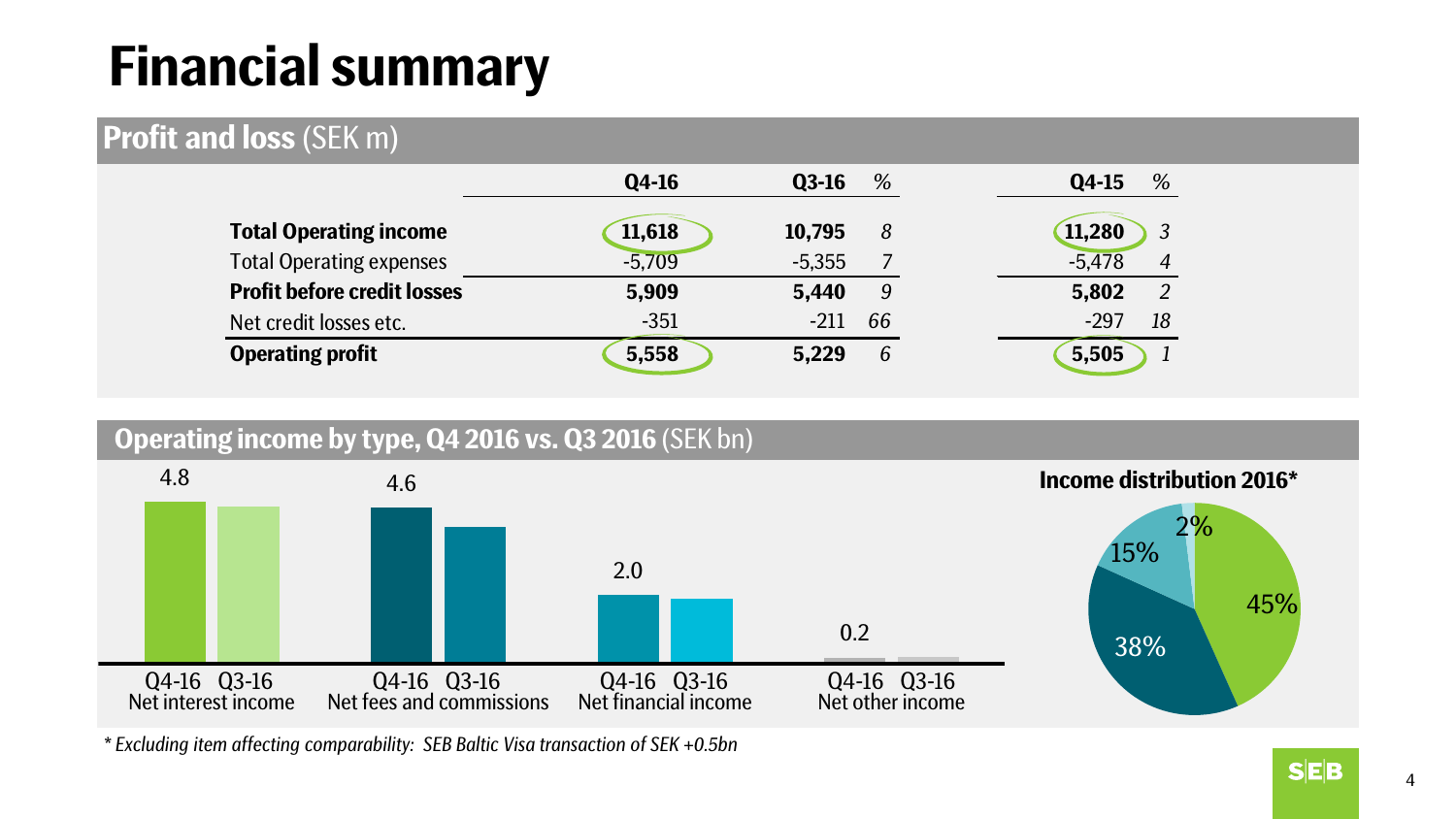## **Net interest income development**

SEK bn, excl. item affecting comparability



*Excluding SEK -82m Swiss withholding tax in Q2 2015.*

 $S$  $E$  $B$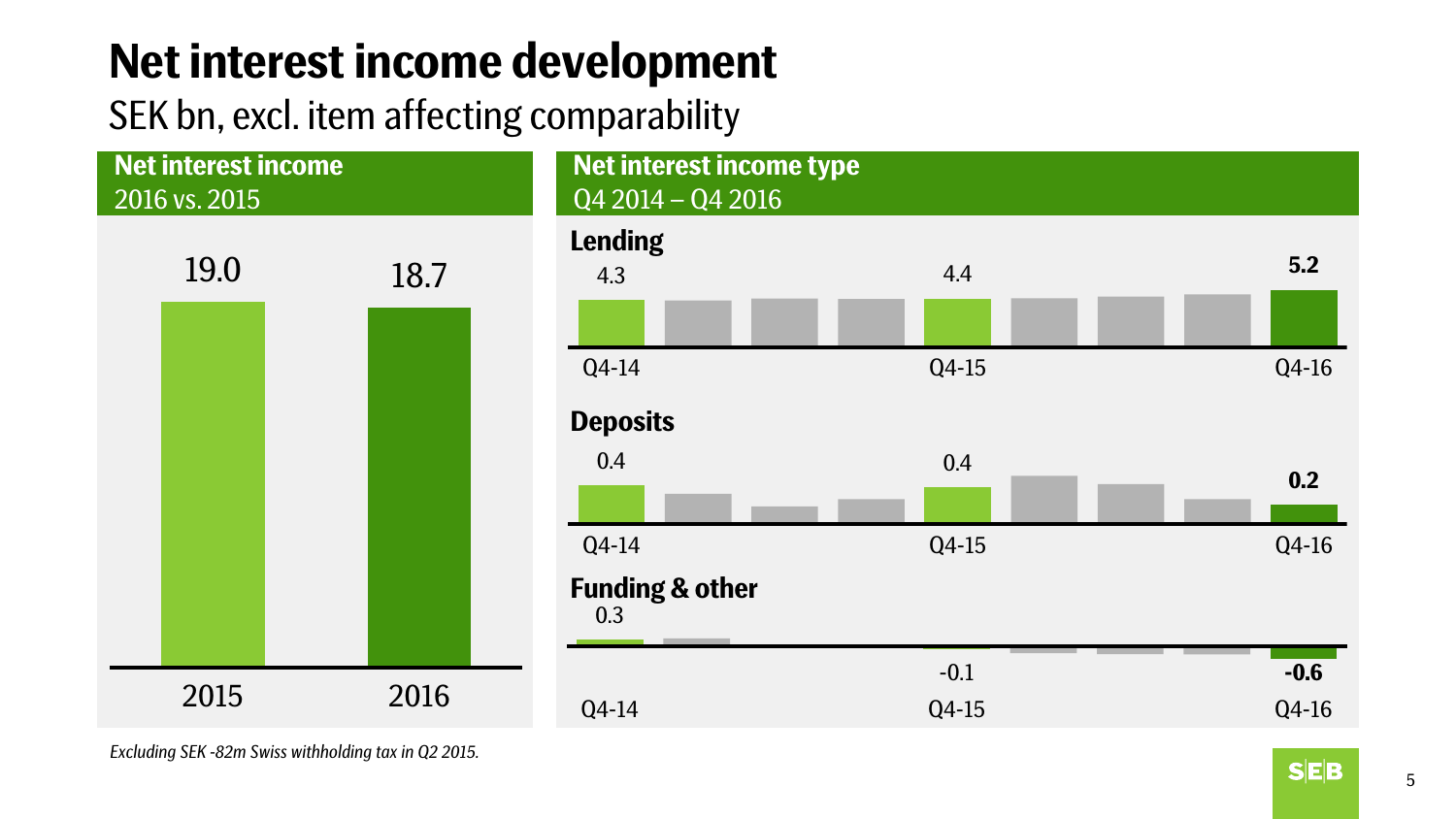### **Net fee and commission income development** SEK bn

| 2016 vs. 2015 | <b>Net fee and commissions</b> | $Q42014 - Q42016$   | Gross fee and commissions by income type        |       |
|---------------|--------------------------------|---------------------|-------------------------------------------------|-------|
|               |                                |                     | Advisory, secondary markets and derivatives     |       |
| 18.3          |                                | 0.8                 | 0.7                                             | 1.1   |
|               | 16.6                           | $Q4-14$             | $Q4-15$                                         | Q4-16 |
|               |                                |                     | <b>Custody and mutual funds</b>                 |       |
|               |                                | 2.1                 | 2.0                                             | 2.0   |
|               |                                |                     |                                                 |       |
|               |                                | Q4-14               | Q4-15                                           | Q4-16 |
|               |                                |                     | Payments, cards, lending, deposits & guarantees |       |
|               |                                | 2.9                 | 2.6                                             | 2.6   |
|               |                                |                     |                                                 |       |
|               |                                | Q4-14               | $Q4-15$                                         | Q4-16 |
|               |                                | Life insurance fees |                                                 |       |
|               |                                | 0.4                 | 0.4                                             | 0.4   |
| 2015          | 2016                           | Q4-14               | $Q4-15$                                         | Q4-16 |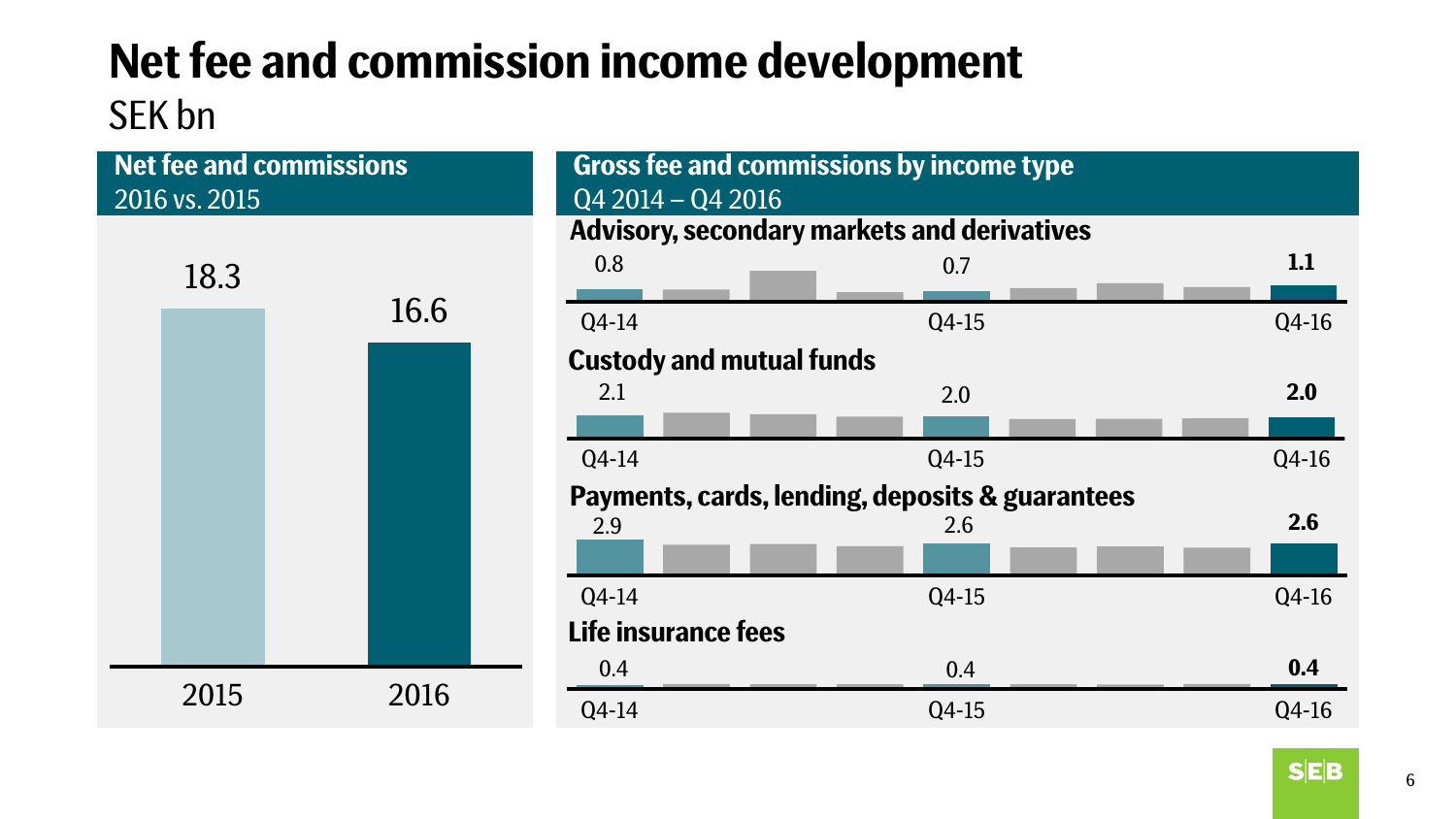## **Net financial income development**

SEK bn, excl. item affecting comparability



*Excluding SEK -820m Swiss withholding tax in Q2 2015.*

7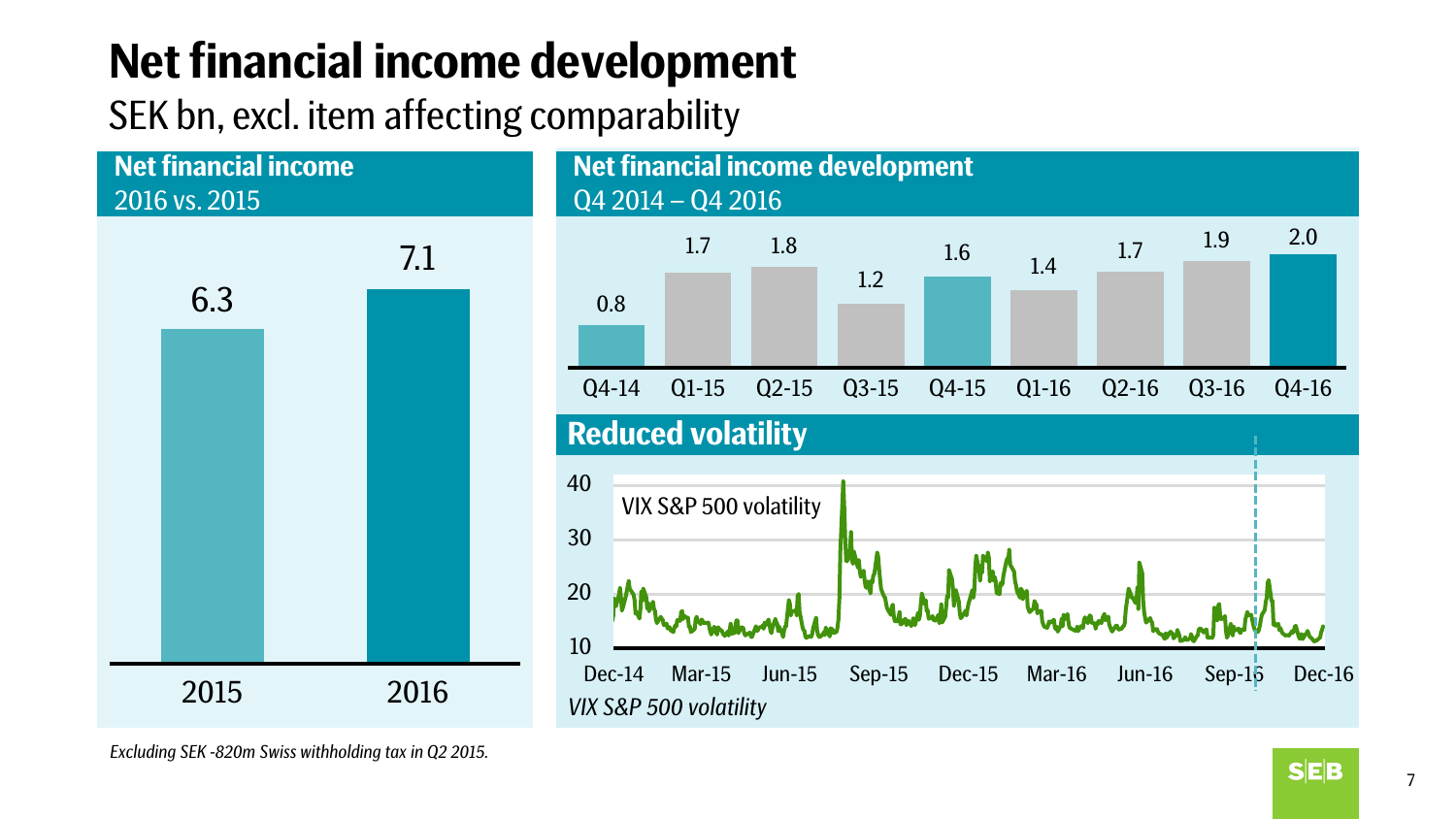## **Operating leverage**

### Excluding items affecting comparability

![](_page_7_Figure_2.jpeg)

![](_page_7_Figure_3.jpeg)

Avg 2010 Avg 2011 Avg 2012 Avg 2013 Avg 2014 Avg 2015 Avg 2016

![](_page_7_Figure_5.jpeg)

*Excluding items affecting comparability (restructuring in 2010, bond buy-back and IT impairment in 2012, sale of MasterCard shares and Euroline in 2014, Swiss withholding tax in 2015, Goodwill impairment, other one-off cost items and SEB Baltic VISA transaction in 2016) Estimated IAS 19 costs in 2010*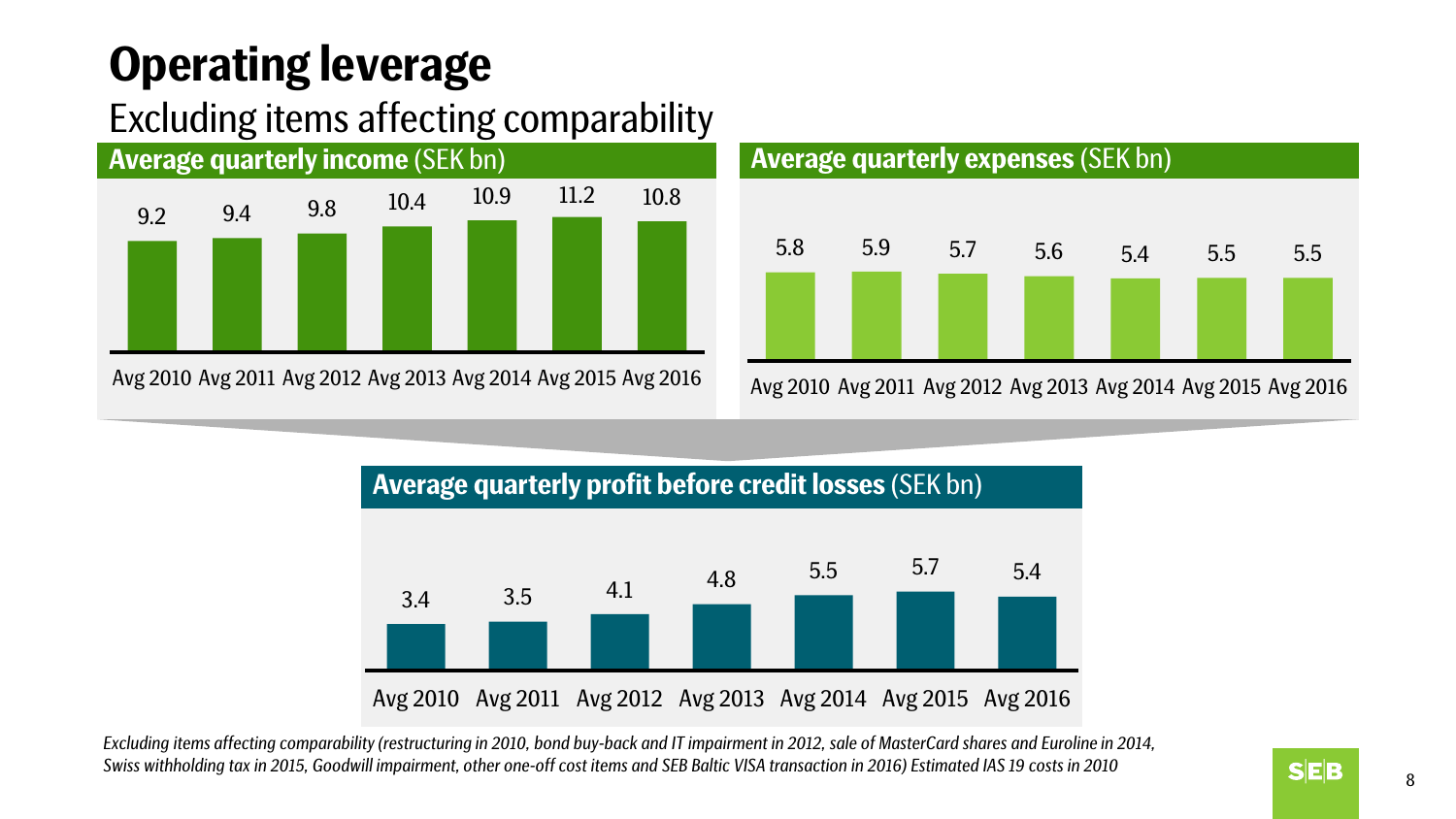![](_page_8_Picture_0.jpeg)

#### **FY 2015** FY 2016

| 10.9 | 9.5 | <b>RoBE</b>                       | $11.7\%$ $(12.6)$ |
|------|-----|-----------------------------------|-------------------|
|      |     | <b>Business Equity,</b><br>SEK bn | 62.4 (66.4)       |

- Positive market sentiment and increased customer activity towards the end of 2016
- No. 1 rank in customer satisfaction Nordic region
- Strong fourth quarter, op.profit +31% Q-o-Q

#### **Corporate & Private Customers** Operating profit & key figures

![](_page_8_Picture_8.jpeg)

#### $\blacksquare$  FY 2015  $\blacksquare$  FY 2016

|     |     | <b>RoBE</b>                       | 15.2% (14.7) |                 |
|-----|-----|-----------------------------------|--------------|-----------------|
| 7.3 | 7.3 | <b>Business Equity,</b><br>SEK bn |              | $37.3$ $(38.1)$ |
|     |     |                                   |              |                 |

- 15 per cent market share in SME segment
- Digital offering enhanced
- Best Private Banking provider in Sweden, Nordics & Baltics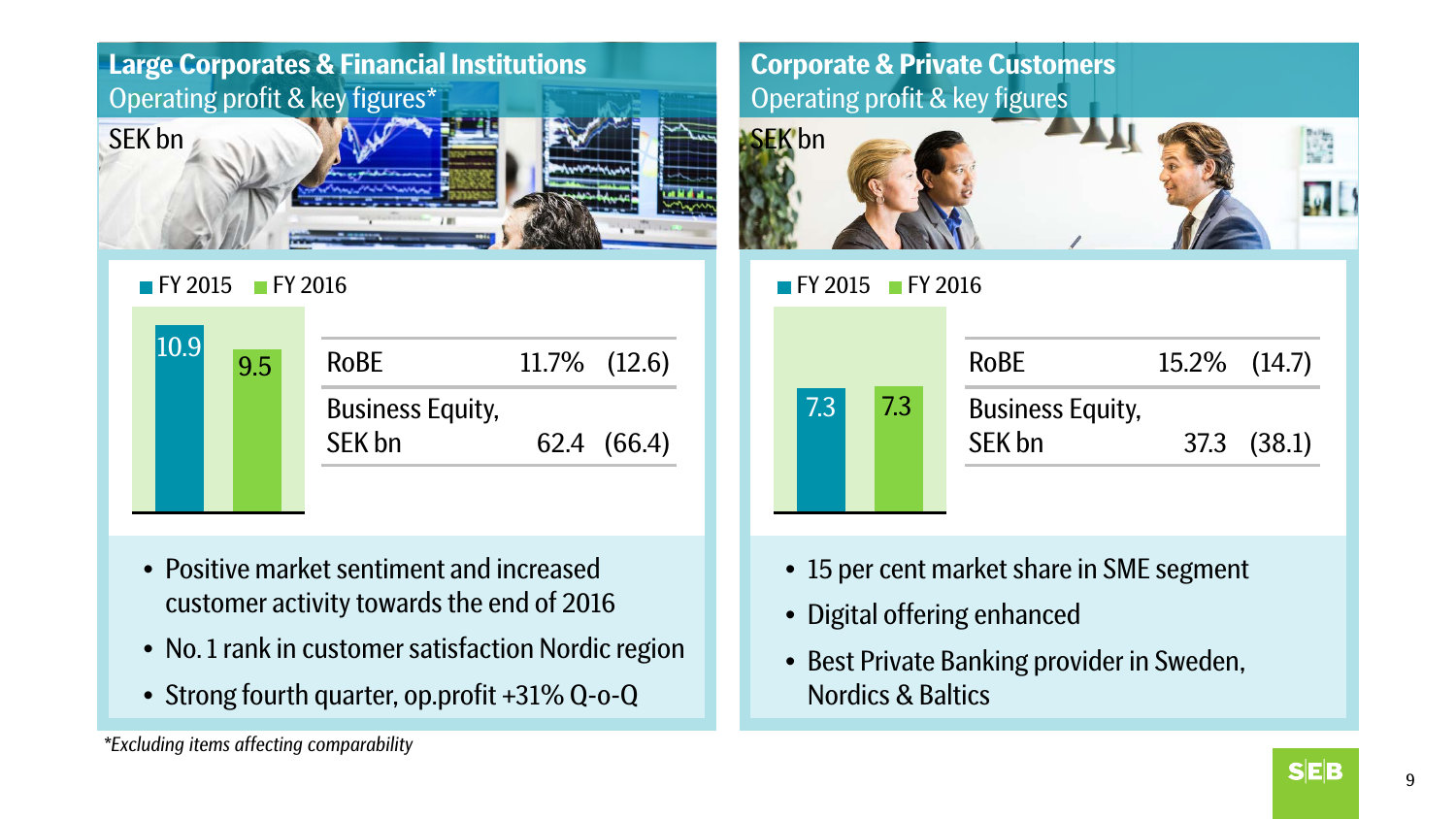![](_page_9_Picture_0.jpeg)

**FY 2015** FY 2016

|            | <b>RoBE</b>                       | 20.1% (18.6) |       |
|------------|-----------------------------------|--------------|-------|
| 1.7<br>1.6 | <b>Business Equity,</b><br>SEK bn | 7.6          | (7.5) |

- Higher lending demand in all countries
- Digital offering enhanced
- Best Bank (The banker)

![](_page_9_Picture_6.jpeg)

#### **Life & Investment Management** Operating profit & key figures

![](_page_9_Picture_8.jpeg)

#### FY 2015 FY 2016

![](_page_9_Figure_10.jpeg)

- Holistic savings offering incl traditional insurance with increasing market share in Sweden
- No. 1 in fund performance by Morningstar

![](_page_9_Picture_13.jpeg)

10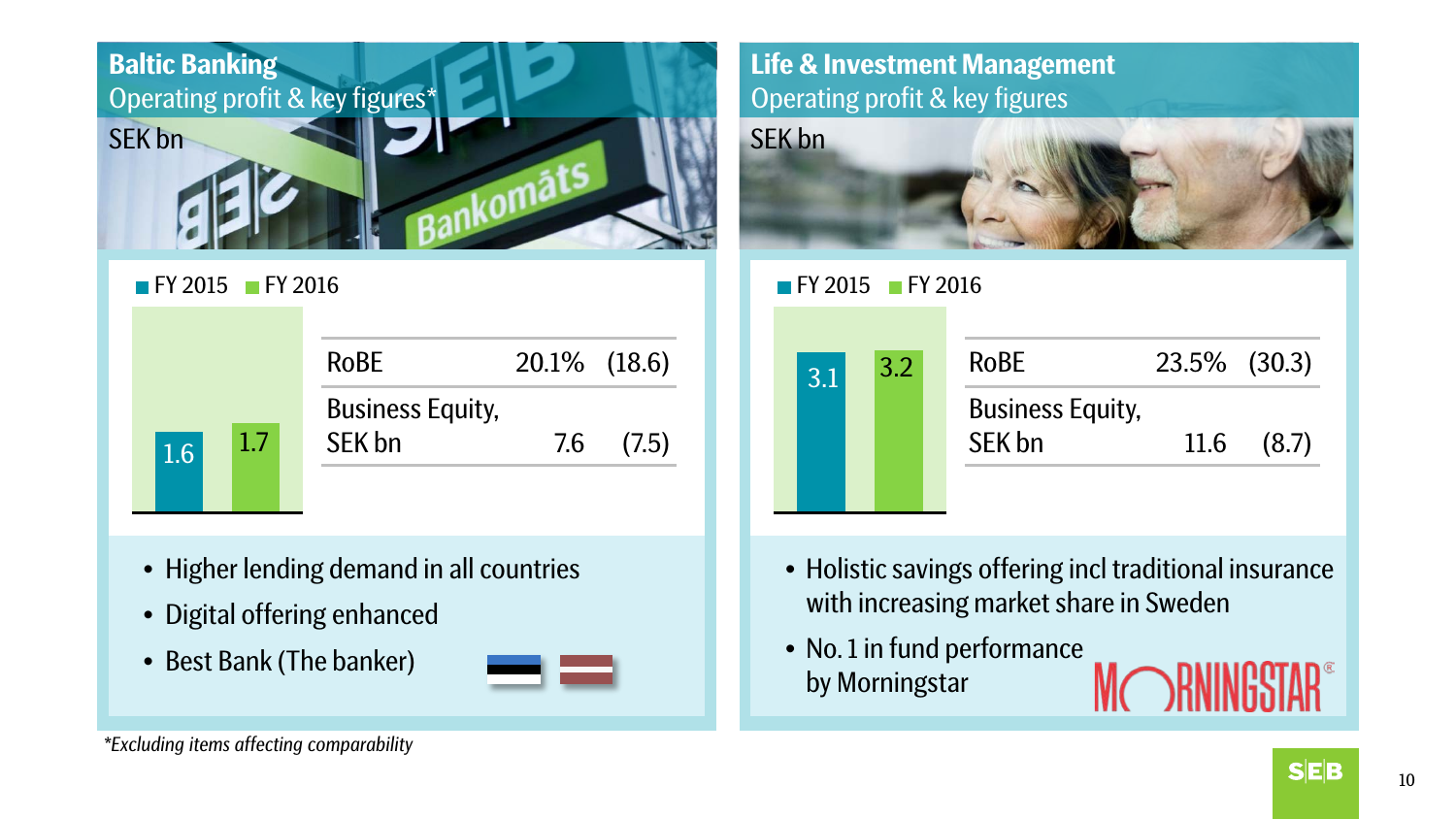## **Strong asset quality and balance sheet**

|                                        | (SEK bn)                             | 2009               | 2015    | 2016              |
|----------------------------------------|--------------------------------------|--------------------|---------|-------------------|
| <b>Asset</b><br>quality                | <b>Non-performing loans</b>          | 28.6bn             | 8.0bn   | 7.6 <sub>bn</sub> |
|                                        | <b>NPL coverage ratio</b>            | 65%                | 62%     | 63%               |
|                                        | <b>Net credit loss level</b>         | 0.92%              | 0.06%   | 0.07%             |
| <b>Funding and</b><br><b>liquidity</b> | <b>Customer deposits</b>             | 750 <sub>bn</sub>  | 884bn   | 962bn             |
|                                        | <b>Liquidity resources</b>           | $>10\%$            | $~25\%$ | $-25%$            |
|                                        | Liquidity coverage ratio             | N.A.               | 128%    | 168%              |
| Capital                                | <b>CET 1 ratio (Basel 3)</b>         | 11.7%<br>Basel 2.5 | 18.8%   | 18.8%             |
|                                        | <b>Total capital ratio (Basel 3)</b> | 14.7%<br>Basel 2.5 | 23.8%   | 24.8%             |
|                                        | Leverage ratio (Basel 3)             | N.A.               | 4.9%    | 5.1%              |

**SEB**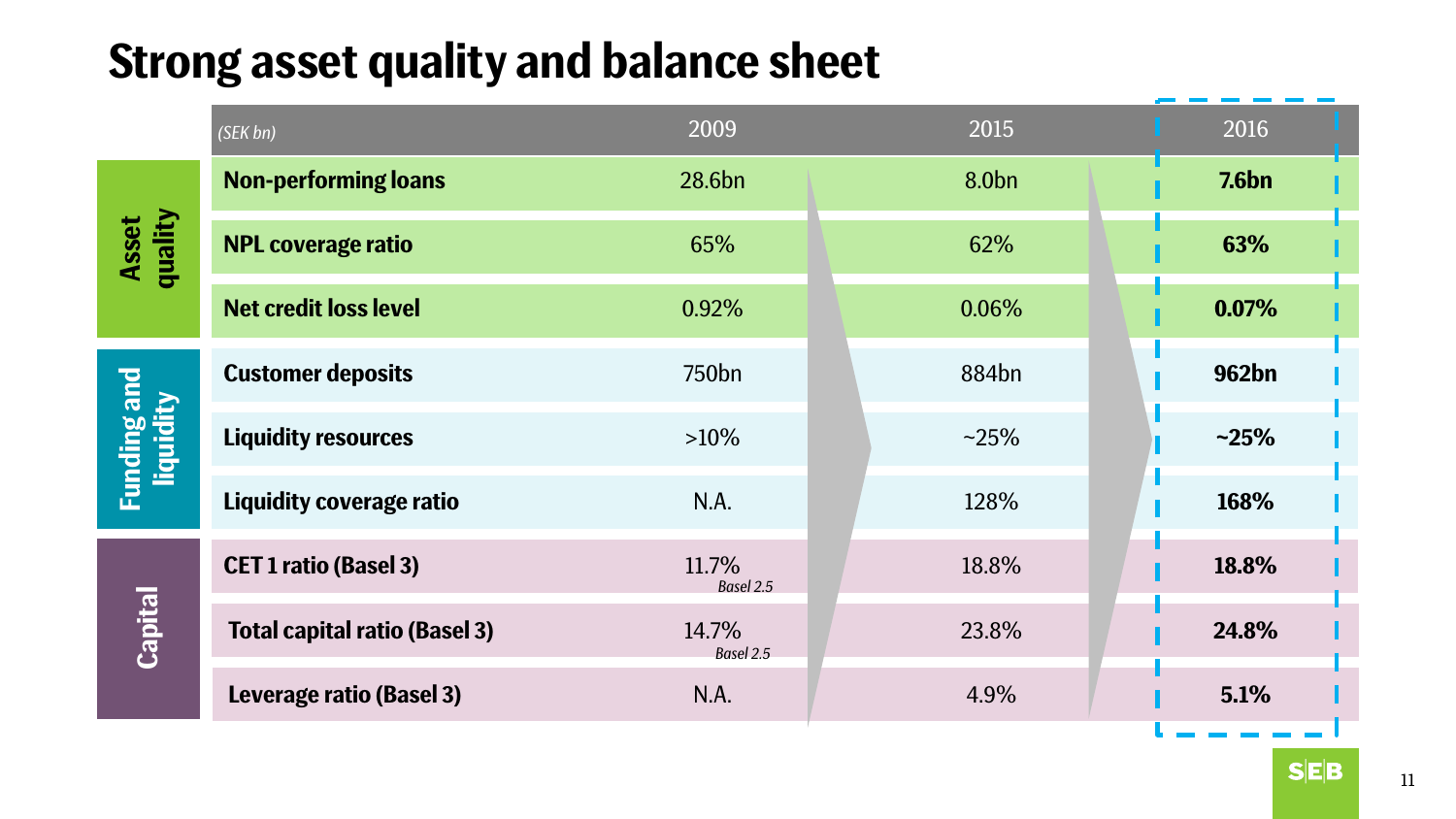## **Growth and efficiency even in a flat interest rate environment and the known headwinds…**

![](_page_11_Figure_1.jpeg)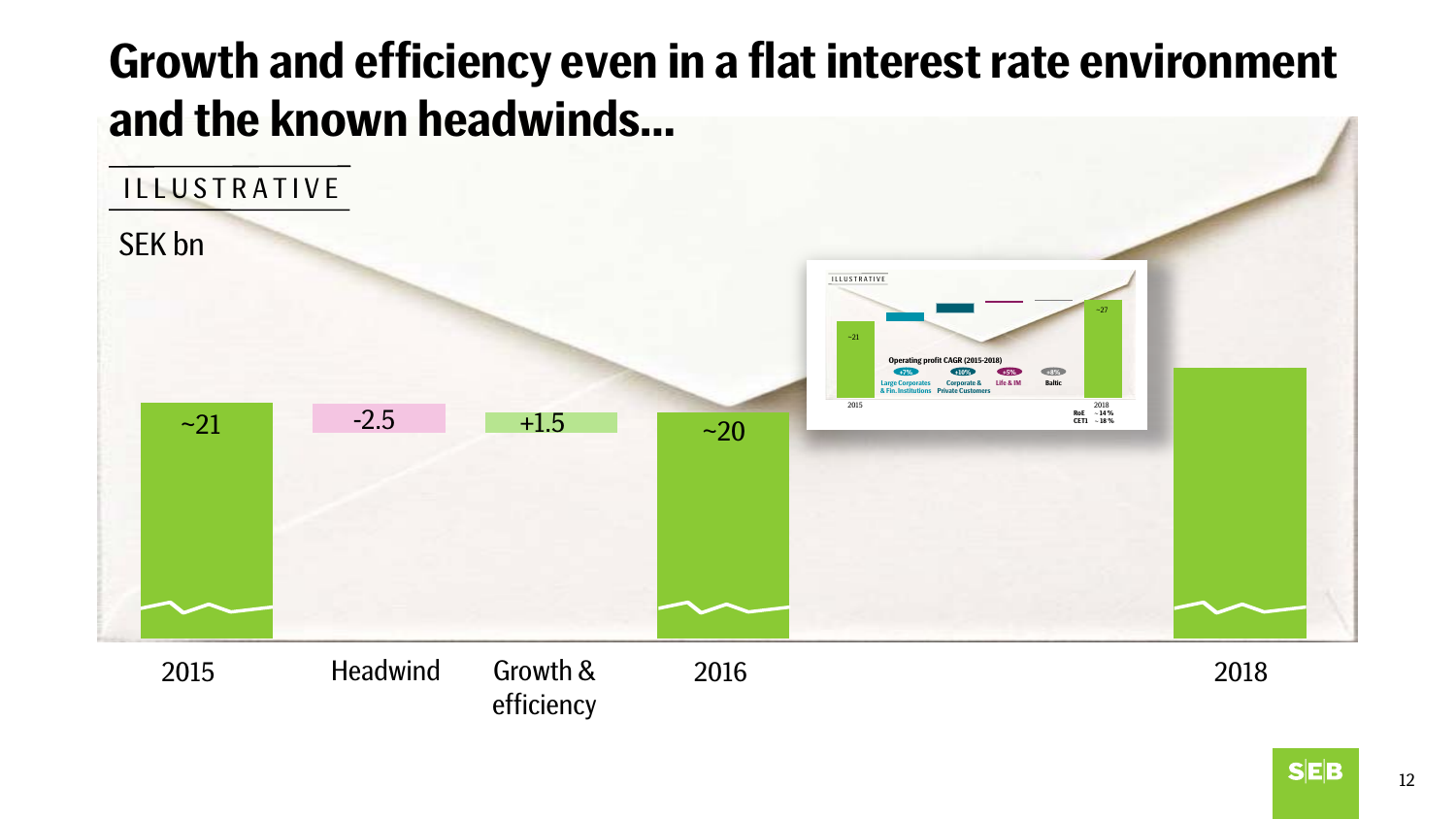### **Financial targets**

**Dividend pay-out ratio 40% or above** **Common Equity Tier 1 with ~150bps buffer**

**RoE competitive with peers**

# **Long-term aspiration RoE 15%**

The same of the same

![](_page_12_Picture_5.jpeg)